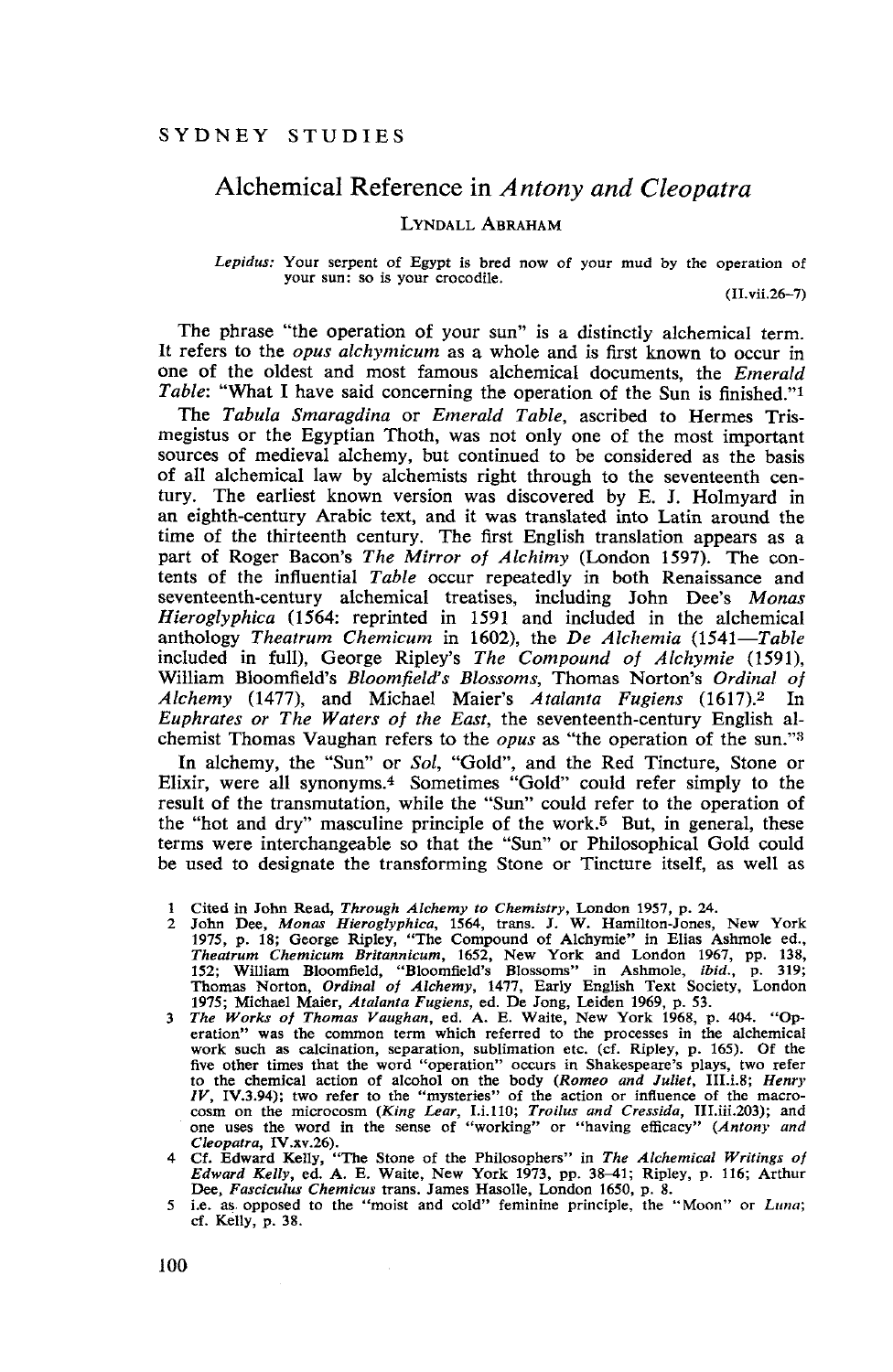the product of the transmutation. It is for this reason that the *opus* was known as the "operation of the sun". Since alchemy was well known to Shakespeare and contemporary playwrights, the terms the alchemists used would have been familiar to them. Both George Ripley and Edward Kelly are mentioned in Ben Jonson's *The Alchemist* (II.v.8; IV.i.90) and the alchemical imagery in *King Lear* has been explored in Charles Nicholl's *The Chemical Theatre.*

The "serpent", the "mud" (of the Nile), and the "crocodile" which Lepidus mentions, are also alchemical terms, and so they could be seen as something more than just allusions to Egypt. Both the mud and the water of the Nile possessed mystical properties according to the Philosophers. In some treatises the black mud of the Nile was seen as the *prima materia* or undifferentiated matter out of which the miraculous Stone was formed. <sup>6</sup> In others the Philosophers' Stone was reported to be found in the mud of the "streamings of the Nile."7 One of the earliest Egyptian alchemists, Ostanes, is recorded to have said "Go to the waters of the Nile and there you will find a stone that has a spirit."8 In certain treatises, the Nile's earth and water stood for the Stone or "divine" mercurial water of transformation. Thomas Vaughan called the transforming Mercurial water (or Stone) "the original of Nilus."9

Another commonly used name for the transforming elixir of the Nile waters was the Mercurial "serpent".<sup>10</sup> Edward Kelly calls the Mercurial water "the wanton serpent that conceives of its own seed."<sup>11</sup> The alchemists used the names of all "serpents" interchangeably, so that serpent, crocodile, dragon, worm, salamander, cockatrice, and basilisk were all more or less identical, signifying the different stages in the production of the mysterious transforming *arcanum.12*

Under the "Crocodile" entry in the "Serpent" category of Edward Topsell's *The Historie of Faure-Footed Beastes* (London 1607), we find that "The Egyptians vulgarly call the Crocodile of *Nilus,* Cockatrice .. ." and under "Cockatrice" it says "This [cockatrice] is generated like other serpents of the aerth, for as auncient *Hermes* writeth, it is both false and impossible that a cockatrice should be hatched of a cock's Egg. The same writer maketh mention of a Bazeliske [another name for cockatrice] ingendered in dung, whereby he meaneth the Elixir of Life, wherewithall the *Alchimistes* convert metalls" (p. 128). The cockatrice or crocodile appears as a synonym for the Elixir which "converts" or transmutes metals

<sup>6</sup> Cf. Turba Philosophorum, 1593, trans. A. E. Waite, New York 1973, p. 195. Even the word "alchemia" from the Arabic "al-kimiya", "is said to derive from the nucleat ancient Egyptian  $k\theta m^2 - \alpha$  reference to the 'black ea of Egypt and which may also have been <sup>a</sup> symbol of the alchemists' *materia prima."* (Titus Burckhardt, *Alchemy,* Baltimore 1971, p. 16.)

<sup>7</sup> C. G. Jung, *Mysterium Coniunctionis,* Princeton 1977, p. 450.

<sup>8</sup> C. G. Jung, *Psychology and Alchemy,* London 1968, p. 295.

<sup>9</sup> Vaughan, *Works,* p. 247.

<sup>10</sup> For "serpent" as *aqua permanens* or "divine" water see Jung, Mysterium Coni-<br>unctionis, pp. 503-5. The alchemical references to the "serpent" are too numerous to list-cf. Jung, *Psychology and Alchemy,* pp. 23, 26, 166, 252, 381, 434, 449, 452, fig. 130.

<sup>11</sup> KelIy, p. 24. **12 For "crocodile" as an alternative form of the Mercurial "serpent", v. C. G. Jung,** *Alchemical Studies,* London 1967, pp. 79, 257; and C. G. Jung, *Aion,* Princeton 1979, p. 244.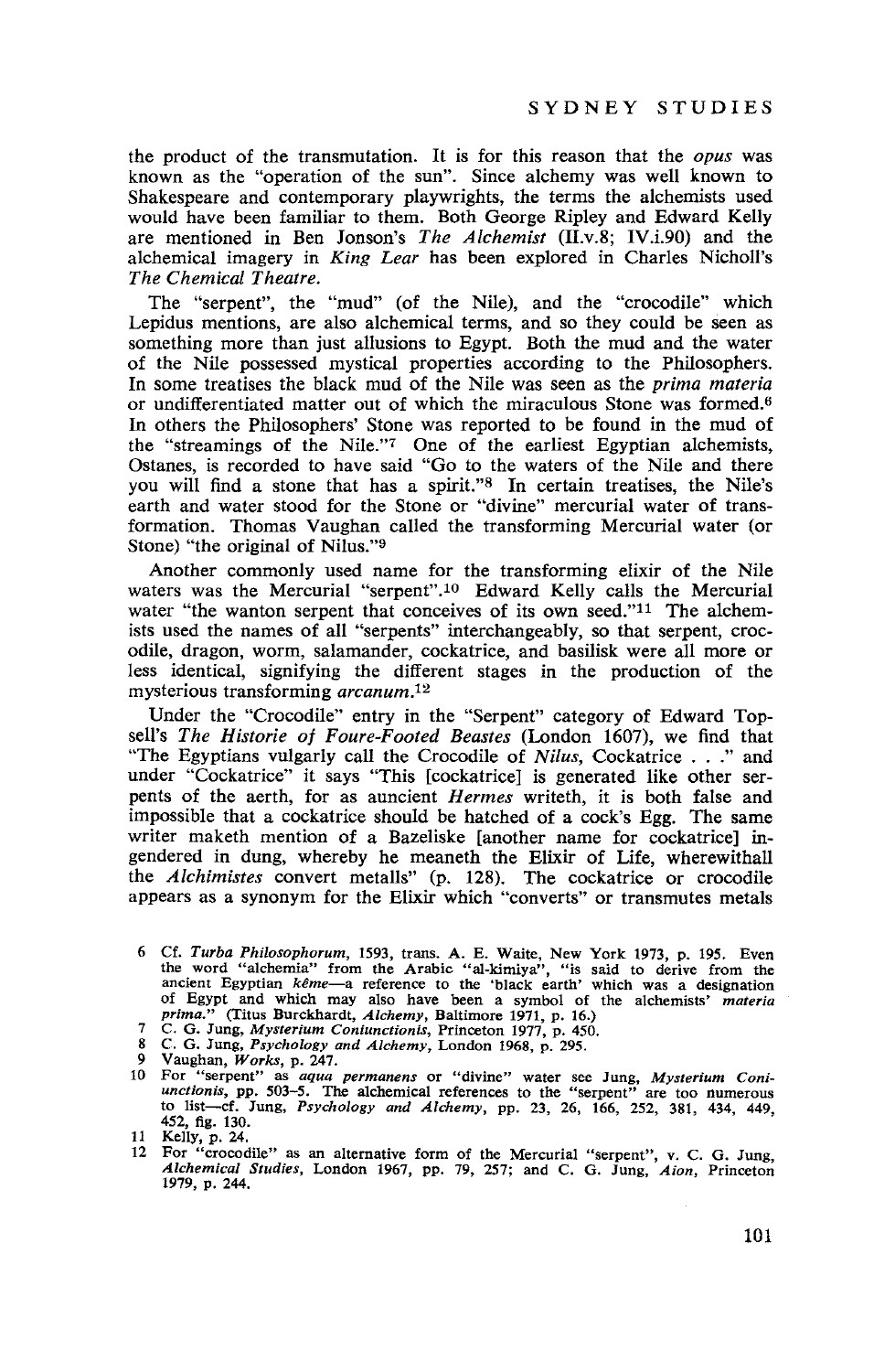#### SYDNEY STUDIES

in contemporary treatises. **In** "The Compound of Alchymie", Ripley writes:

And Made by crafte a Stone Celestyall: Of Nature so fyrye that we yt call Our *Baselysk,* otherwyse our *Cokatryse,* Our great *Elixir* most of pryse.l3

## And the Elizabethan alchemist William Bloomfield calls the "blessed Stone" Our greate *Elixer* most high of price,

**Our** *Azot,* **our** *Basaliske,* **our** *Adrop,* **and our** *Cockatrice.* **<sup>14</sup>**

The Arden edition of *Antony and Cleopatra* glosses "bred ... mud" in the lines spoken by Lepidus as an example of the doctrine of "abiogenesis or equivocal generation"15 and gives an instance of this from Ben Jonson's *The Alchemist* (ILiii.171). However, the editor omits to give the context of this example from Subtle's speech. Subtle is here using the theory of spontaneous generation to prove his theory of breeding or generating gold. The alchemical theory of breeding gold was based on the same assumptions as the theory of spontaneous generation. The alchemists believed that all metals strove within the mud or womb of the earth to become the ultimate metal, gold. It was thought that if the metals were left in the earth long enough they would eventually evolve or mature into gold. It was the alchemists' aim to hasten the "natural" process of generation or breeding of metals, so that instead of allowing them to come to maturation in the womb of the earth, they attempted the process of generation in the "Egg" of the alchemical vessel or *vas.* **In** *The Alchemist,* when Subtle speaks of bees, hornets and wasps being generated from dung, he is using this to support the theory that metals can be generated from "seeds" of "gold" and that he can

produce the species of each metal More perfect thence, than nature doth in earth. (II.iii.167-70)

In "The Compound of Alchymie" Ripley writes that "our *Naturall Fyre"* will ensure that "Our *Mercury,* or *Sulphur,* or *Tyncture* pure:/Our *Soule,* our *Stone"* will be "In the Erthe ingendered."16 When Ripley writes the "Erthe" he is referring to the "mud" of the alchemists' *prima materia* out of which the Stone is made. Similarly, Edward Kelly speaks of the generation of the mercurial "serpent" or the Philosophers' quicksilver:

It is the wanton serpent that conceives of its own seed and brings forth on the same day. With its poison it destroys all things. It is volatile, but the wise make it abide the fire, and then it transmutes as it has been transmuted, and tinges as it has been tinged, and coagulates as it has been coagulated. Therefore is the generation of quicksilver to be preferred before all minerals."

And so when Lepidus speaks of the "serpent of Egypt" and the "crocodile" being bred in the mud by "the operation of your sun", he is using the enigmatic phrases of the alchemists and referring to the generation of gold

<sup>13</sup> Ripley, p. 127.

<sup>14</sup> Bloomfield, p. 312.<br>15 Antony and Cleope *15 Antony and Cleopatra,* ed. M. R. Ridley, Arden edition 1954, p. 90.

Ripley, p. 125.

<sup>17</sup> Kelly, pp. 24-5. Cf. also Arthur Dee, p. 5: "In our Stone, there are the Sun and the Moon vive, and they can generate other Suns and other Moons;" and *Arcanum* in Arthur Dee, p. 239: "The Vessell of Nature which is also called the Vessel [sic] of Philosophy, is the Earth of the Stone, or the *Femella* or *Matrix,* whereinto the Seed of the Male is received, it putrefies, and is prepared for **generation."**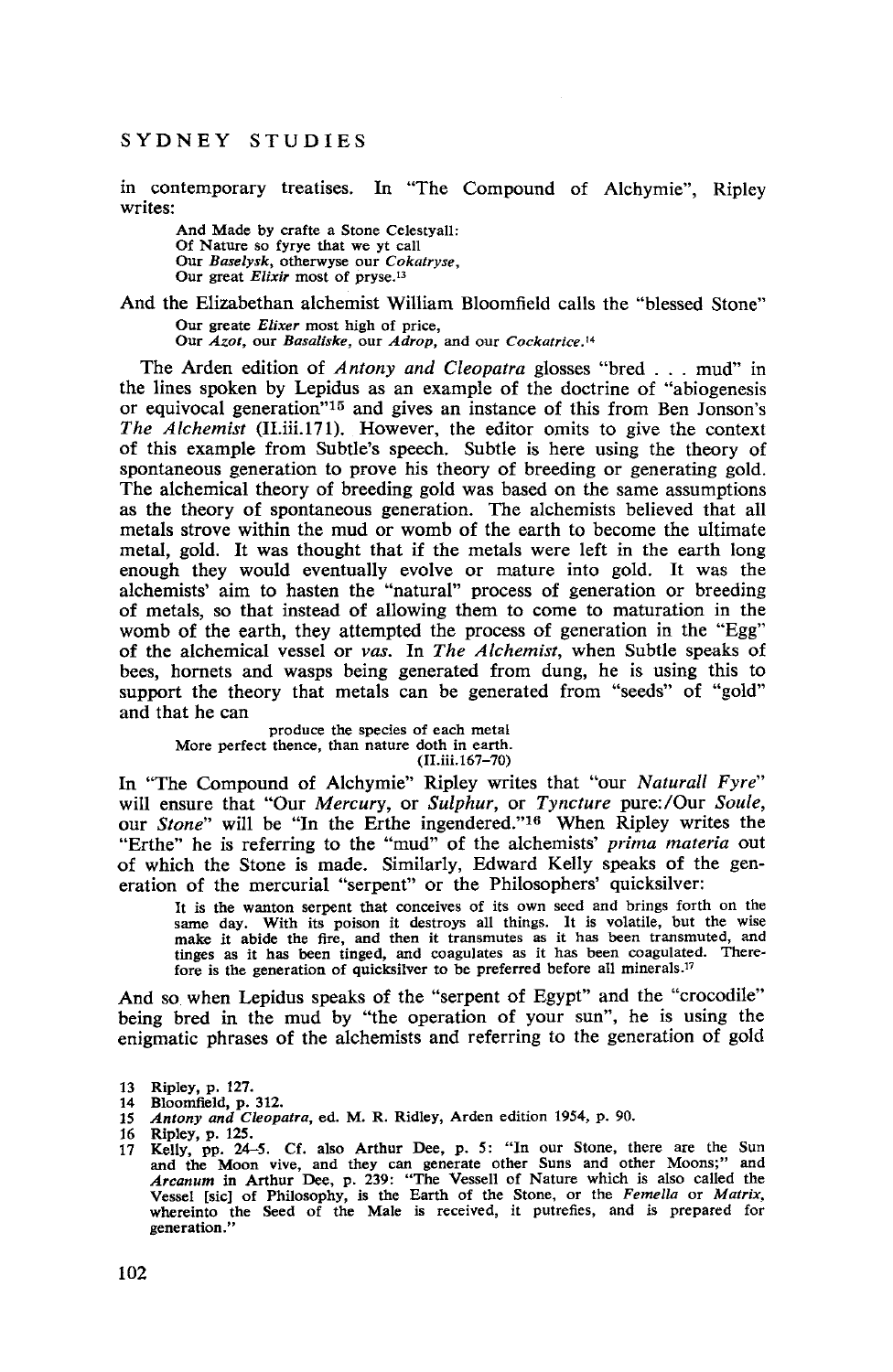and the transforming "serpent" or Stone from the "mud" of the Nile or the *prima materia* by the heat of the "Sun".

The Arden edition quotes from Abbott's *Shakespearean Grammar* concerning the repeated use of the word "your" in these particular lines of Lepidus. "Though in this instance the *your* may seem literally justified, the repetition of it indicates a colloquial vulgarity which suits the character of Lepidus." But while Lepidus may be drunk and uncontrolled, he is not liable to slip into this kind of usage of the word "your". He is, after all, "the third part of the world" (II.vii.89)—the third part of the ruling triumvirate of Rome. It is far more likely that Lepidus is employing the alchemical usage of "your" here. The alchemists almost always referred to the metals, materials, forces, arcane substances and vessels used in their work as "Our Gold", "Our Mercury", "Our Vessel", "Our Sulphur", "Our Sun", "Our Serpent". As Bloomfield writes: "Our greate *Elixir* most high of price,! Our *Azot,* our *Basaliske,* our *A drop,* and our *Cockatrice."18* "Our Sun" and "Our gold" was not the ordinary "vulgar" gold but "Philosophical" gold, an arcane substance known only to the initiate. This knowledge distinguished the Philosophers from the ignorant and uninitiated "Foolosophers" as Bloomfield called them.I<sup>9</sup>

In *The Alchemist,* Surly, who takes a cynical view of Subtle's alchemy, parodies the alchemists' repetitive use of "Our", the repeated "your" ironically echoing the alchemists' favoured possessive, "our"20:

What else are all your terms, **Whereon no one 0' your writers 'grees with other? Of your elixir, your** *lac virginis,* Your stone, your medicine, and your chrysosperm, **Your sal, your sulphur, and your mercury,** Your oil of height, your tree of life, your blood, **Your marcasite, your tutty, your magnesia,** Your sun, your moon, your firmament, your adrop, **Your lato, azoch, zernich, chibrit, heautarit,** And then your red man, and your white woman, With all your broths, your menstrues, and materials . . .

(Il.iii.182-93)

Similarly, Lepidus, an outsider to the "mysteries" of Egypt into which Antony has been initiated, does not say "our serpent" and "our mud" in his alchemical jibe at Antony, but "your serpent", "your mud", "your sun" and "your crocodile".

Much of the alchemical imagery is Egyptian because Alexandria was, and still is, generally considered to be the matrix in which Western alchemy first developed (c. 300 BC).<sup>21</sup> John Stillman writes that "The earliest alchemical writers whose writings have been in part at least preserved to us were manifestly Alexandrian Greek-Egyptians."22 The Egyptians were thought to be the originators of the alchemical mysteries in Shakespeare's day. In *The Alchemist,* Subtle defends the obscurity of the alchemical enigmas with these words:

Was not all the knowledge Of the Egyptians writ in mystic symbols? (Il.iii.203-4)

18 Bloomfield, p. 312.

- 
- 
- 20 Charles Nicholl, *The Chemical Theatre*, London 1980, p. 97.<br>21 F. Sherwood Taylor, *The Alchemists,* St Albans 1976, p. 30.<br>22 John Maxson Stillman, *The Story of Alchemy and Early Chemistry*, New York 1960, p. 143.

*<sup>19</sup> Ibid.,* p. 309.